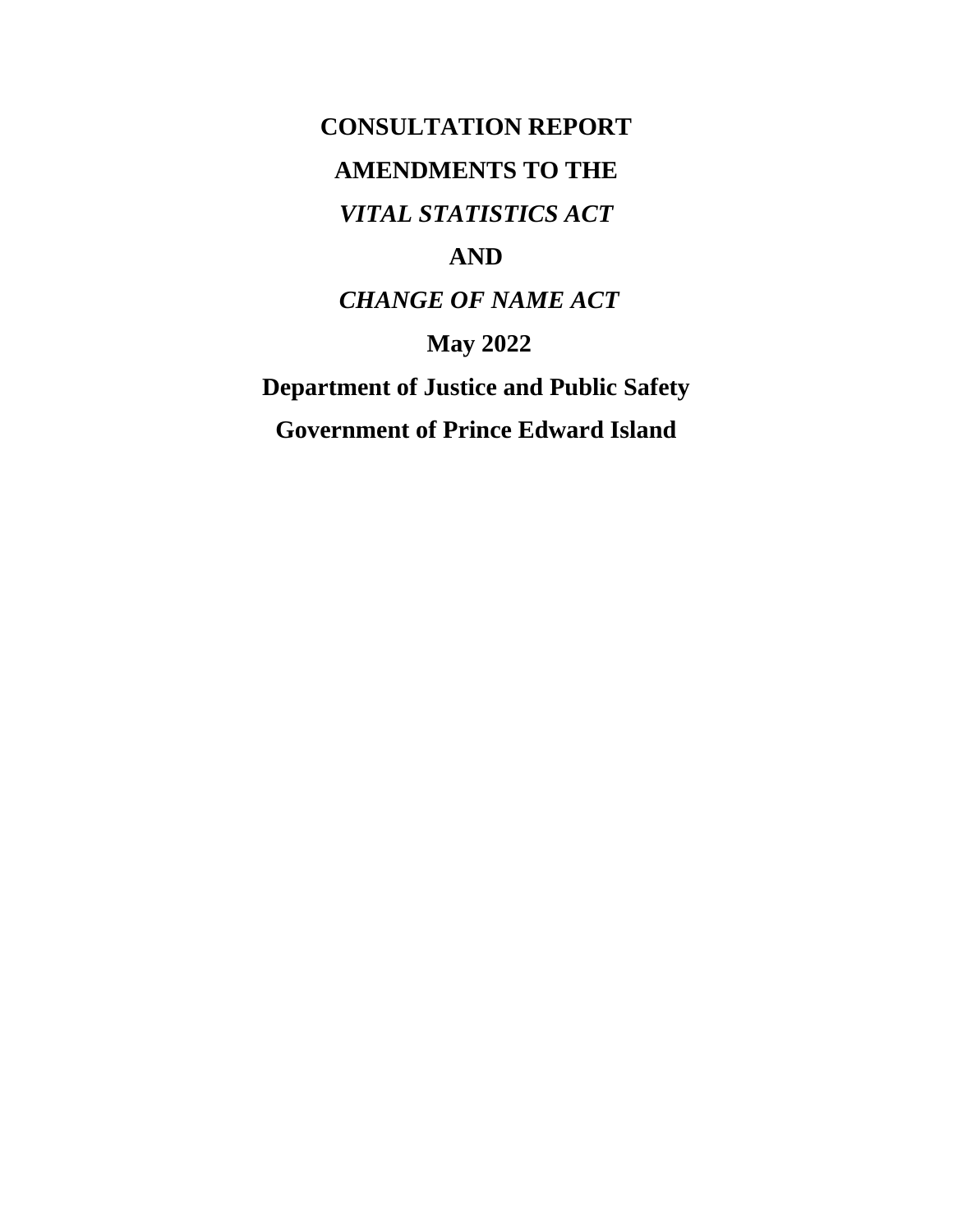### **Invitation to Provide Comment**

### **The Deadline for comments on the matters discussed in this Report is June 30, 2022.**

The purpose of this Consultation Report is to allow interested persons an opportunity to consider proposed amendments to the *Vital Statistics Act* and *Change of Name Act*. Any comments sent to the Department of Justice and Public Safety will be considered in the development of new legislation on this topic.

You can contact us to provide your comments or questions about this document by mail or e-mail to:

Justice Policy Department of Justice and Public Safety 95 Rochford Street PO Box 2000 Charlottetown, PE C1A 7N8

Email: [justicepolicy@gov.pe.ca](mailto:justicepolicy@gov.pe.ca)

This consultation is a public process**. The Department of Justice and Public Safety assumes that comments received on this Consultation Report are not confidential unless specifically indicated.** The Department may quote from or refer to your comments in whole or in part. The Department may attribute comments provided by organizations. If you would like your comments to be treated confidentially, please request confidentiality in your response or submit your comments anonymously.

Any personal information received by the Department through this consultation process is subject to the *Freedom of Information and Protection of Privacy Act*. If you have any questions or concerns, please contact the Legislative Specialist by means of the contact information indicated above.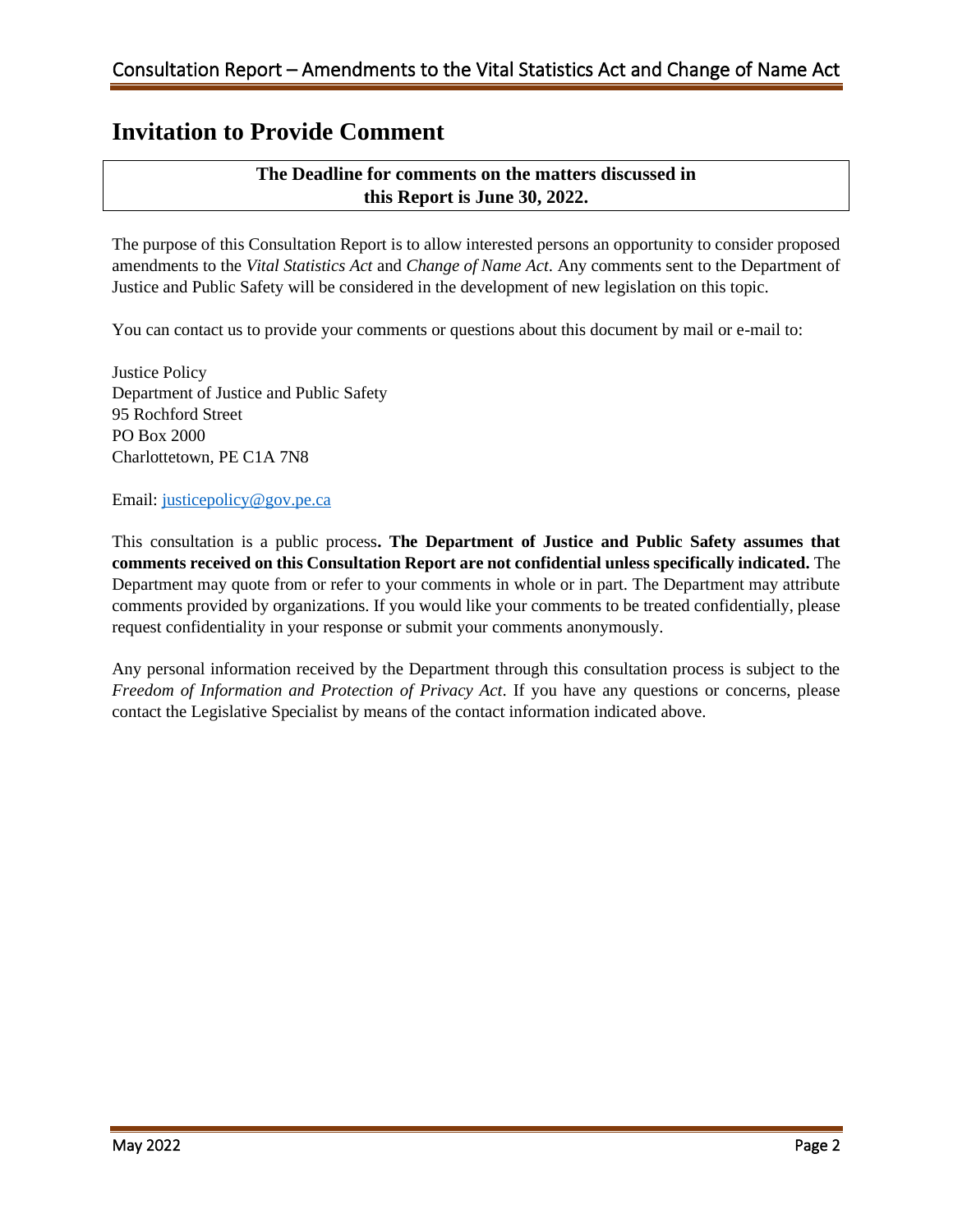### **I. INTRODUCTION**

The Department of Justice and Public Safety ("JPS") is inviting Islanders to provide feedback on proposed amendments to the *Vital Statistics Act* and *Change of Name Act*.

The proposed amendments are intended to support a more inclusive gender designation process for Islanders, by making the following changes:

- a) Removing the requirement under the *Vital Statistics Act* for anyone 16 years of age and older to get a written statement from a medical practitioner to change the sex indicator on their birth certificate (the requirement will only apply to persons who are 15 years of age and younger); and
- b) Removing the requirement under the *Change of Name Act* for parental consent for persons who are 16 to 17 years of age (the requirement will only apply to persons who are 15 years of age and younger).

JPS is also proposing to reduce the fees payable when a person applies to record a change of gender designation and obtain an updated birth certificate.

# **II. CURRENT REQUIREMENTS**

### *Vital Statistics Act*

An adult (18 years of age or older) born in Prince Edward Island may apply to the Director of Vital Statistics to record a change of sex designation on the person's registration of birth. A minor (12 years of age or older) may also apply, with written consent of the person's parents (or legal custodian).

The application process involves submitting a completed form (adult or minor) and supporting documents, including a written statement from a medical practitioner (or nurse practitioner) confirming that the sex recorded on the person's registration of birth does not correspond with the person's gender identity. Additional information is available on the JPS website:

<https://www.princeedwardisland.ca/en/information/justice-and-public-safety/change-gender-designation>

#### *Change of Name Act*

An adult who has resided in PEI for at least three months can apply for a legal name change. A person cannot apply if they are in lawful custody, such as a Correctional Center. A person under the age of 18 who has resided in PEI for at least three months can apply with written consent of a parent or guardian.

The application process involves submitting a completed form (adult or minor) and supporting documents. Additional information is available on the JPS website at:

<https://www.princeedwardisland.ca/en/information/justice-and-public-safety/change-your-name-legally>

#### **Fees**

In order to record a change of name or gender designation, these fees apply:

- \$185 for a name change (\$91.85 processing; \$77.25 registry of deeds; \$15.90 *Royal Gazette*);
- \$25 for change of gender designation; and
- \$25 to obtain an updated birth certificate (or \$35 for an updated long form certificate).

If the person applying for a name and gender designation change at the same time, the gender designation fee does not need to be paid.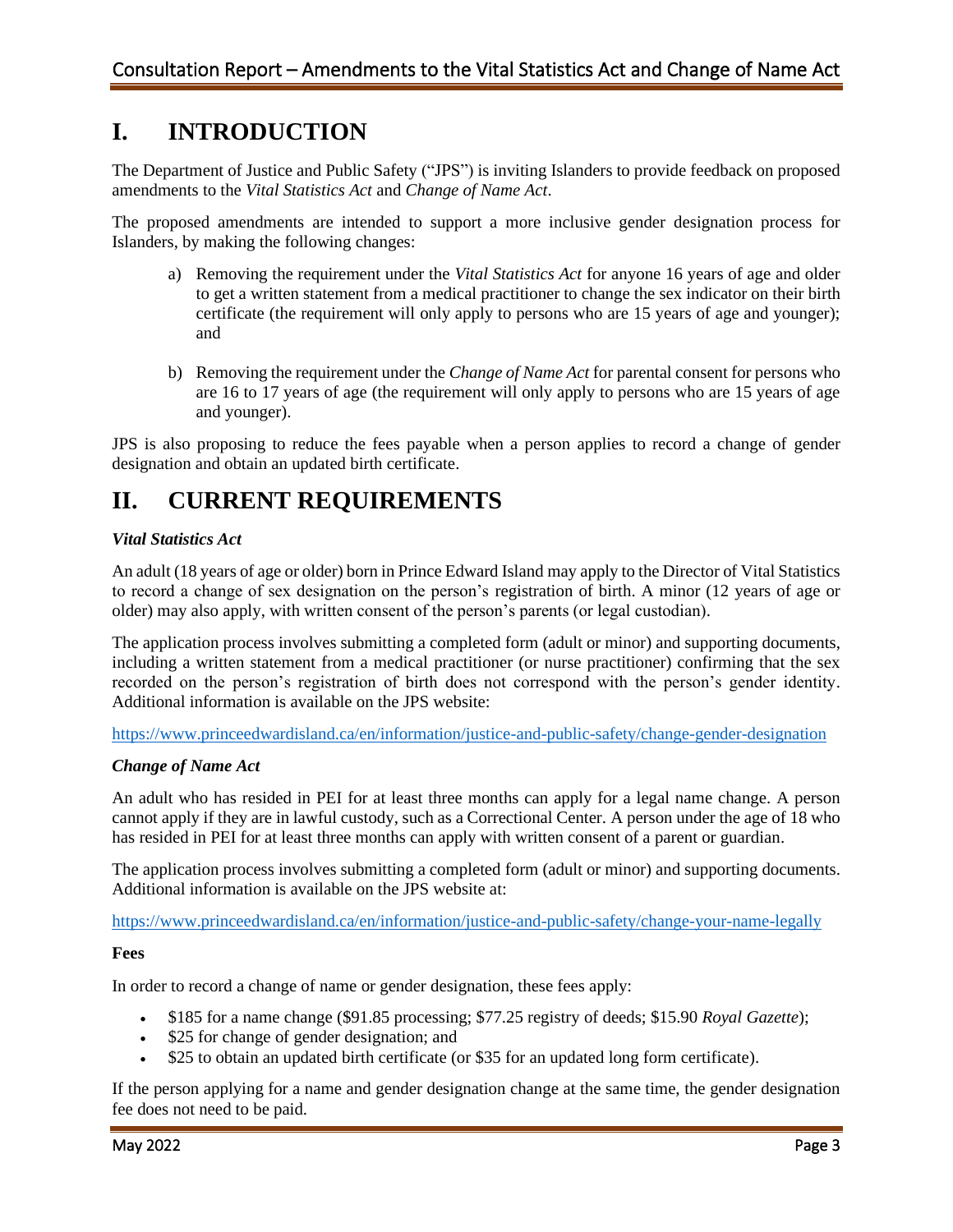## **III. JURISDICTIONAL SCAN**

JPS has reviewed what is required in other provinces and territories to record a change of name and gender designation. Each province/territory has its own age of consent and requirements for obtaining a medical practitioner's statement. Fees also vary between provinces/territories.

### *Atlantic Provinces*

Nova Scotia, New Brunswick, and Newfoundland and Labrador have made changes to their legislation so that a parent or guardian's consent is not required to remove the requirement for parental (or legal custodian) consent when a person 16 or older to applies for a change of name or gender designation.

Nova Scotia and Newfoundland and Labrador have also removed the requirement for a person who is 16 or older to provide a medical practitioner's – such as a doctor or nurse practitioner – written statement. New Brunswick requires a medical practitioner's statement for all persons applying for a change of gender designation.

Nova Scotia, New Brunswick, and Newfoundland and Labrador do not charge fees to record a change of gender designation. Nova Scotia and New Brunswick also do not charge fees to obtain an updated birth certificate.

Each province charges fees for a legal name change (\$100 to \$165.70). The fees however do not include costs for other applications/transactions that a person may need to complete in the name change process. Additional applications and transactions might include such things as fees for *Royal Gazette* publication, filing notice with the provincial registry of deeds, or obtaining a criminal records check, fingerprinting or witnessing/notarizing of signature.

#### *Non-Atlantic Provinces/Territories*

In Ontario, Quebec, Yukon and the Northwest Territories a parent or guardian does not need to consent when a person is 16 or older (in Quebec the applicable age is 14). Saskatchewan and Manitoba also permit minors to apply for a change of gender designation but require medical certification regarding the applicant's capacity to make health decisions. Alberta and British Columbia require parental consent for a minor under the age of 18 and 19, respectively.

Ontario, Manitoba, Saskatchewan and the Northwest Territories require all persons applying for a change of gender designation to provide a medical practitioner's statement. Quebec requires a medical practitioner's statement when the application concerns a minor person (under the age of 18). Yukon requires a similar statement for anyone under the age of 16. Alberta and British Columbia require a medical practitioner's statement for applicants under the age of 12 (but both provinces require parental consent for minors under the age of 18 and 19, respectively, as noted above).

All non-Atlantic provinces/territories, except Quebec, require parental consent for a minor (under the age of 18 or 19) to apply for a legal name change.

The non-Atlantic provinces/territories charge fees to record a change of gender designation and legal name change. Some charge an additional fee (\$10 to \$60) to obtain an updated birth certificate while others do not. The total fees range from approximately \$70 to \$288.

Additional fees apply for other applications/transactions that a person may need to complete in the name change process, such as fees for *Royal Gazette* publication, filing notice with the provincial registry of deeds, or obtaining a criminal records check, fingerprinting or witnessing/notarizing of signature.